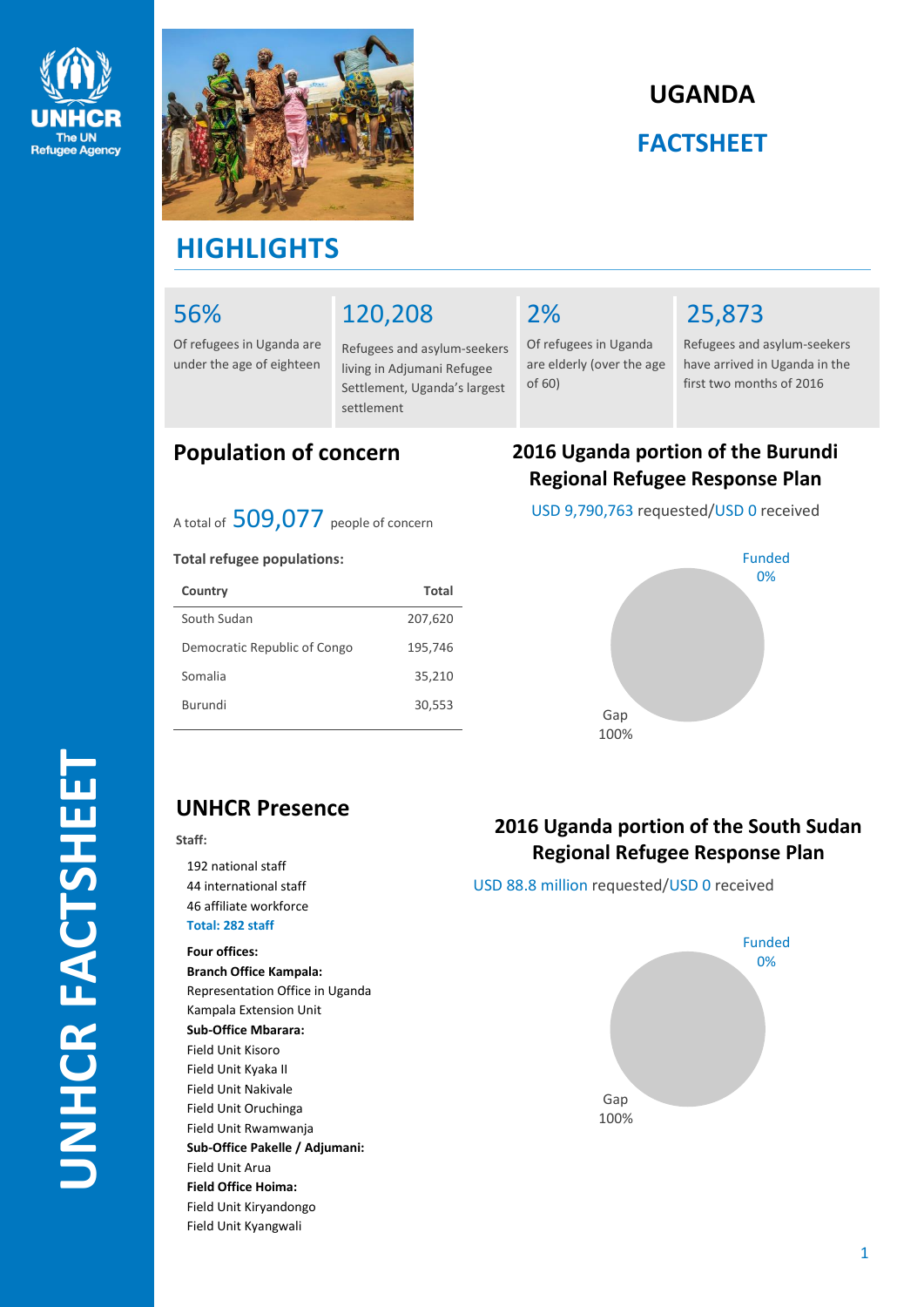# **SOLUTIONS OUTLOOK**

- The UN family and the World Bank are in the process of developing a five-year Refugee and Host Population Empowerment (ReHoPE) framework that brings together the Government of Uganda, the UN family and the World Bank, supported by development partners, to enhance refugee and host community self-reliance and resilience through joint analysis, collective advocacy, the integration of service delivery and joint-resource mobilization. As a shared commitment, ReHoPE reflects and supports the priorities of the Government of Uganda, the UN and the World Bank. Not only is it in line with humanitarian prerogatives, but it is also incorporated into the National Development Plan II of Uganda. This innovative and transformative coming together of key stakeholders marks a shift in humanitarian assistance away from dependency towards empowering refugees and host communities, simultaneously promoting social cohesion and enhancing peace-building activities. To date, a number of initiatives have been launched in support of ReHope:
	- o The Koboko Partnership a public-private partnership between the Government of Uganda Office of the Prime Minister, Koboko District Local Government, UNHCR, ACAV (a civil society organization) and Kato EcoFarming (a private enterprise) to provide 7,500 refugee and host community households with training on modern agricultural techniques and improved access to markets.
	- Yunus Social Business a partnership between UNHCR and Nobel Prize winner Muhammad Yunus' social entrepreneurship vehicle designed to leverage the strength of the private sector to create jobs, generate income, and empower and capacitate the youth
	- o OPM-WFP-UNHCR Joint Project for Self-Reliance a multi-year project in Rwamwanja and Kyangwali settlements to deliver comprehensive support in agriculture and non-farm income generating activities to 3,500 refugee and host community households, thereby reducing food dependency enhancing food diversity and increasing self-reliance and resilience.
	- o The Japanese International Cooperation Agency (JICA) has provided support to 3 refugee settlement through their Promotion of Rice Development (PRiDe) project, enhancing refugee self-reliance by improving access to markets for cash crops.
- A multi-disciplinary approach through innovative solutions is key for livelihoods including SGBV, youth employment and empowerment, and energy and environment.

### **DURABLE SOLUTIONS**

- UNHCR facilitates voluntary repatriation when conditions in the country of origin have improved and, on a limited basis, resettlement, whereby a refugee family leaves the country of asylum and legally settles in another third country. UNHCR is currently working together with the Government of Uganda on creative legal solutions for long-staying refugees that are unwilling or unable to return.
- Uganda operation embarked on an assisted Voluntary Repatriation in May 2015, following a Tripartite Agreement between the governments of Uganda, Kenya and UNHCR. UNHCR facilitated the logistics of the return and provided a voluntary repatriation financial aid package. A total of 1,231 Kenyan refugees voluntary took part in the endeavour.
- Resettlement is used as an individual protection tool for refugees with acute protection needs, as well as a durable solution for refugees in protracted situations. Uganda is one of four countries implementing a sub-regional approach to enhanced resettlement for Congolese refugees which was introduced in 2012.

# **ONGOING MAIN ACTIVITIES**

### Protection

- **UNHCR works with the Government to provide effective protection for refugees and asylum seekers in Uganda. Its multi-year** strategy is to ensure registration, documentation and status determination through effective functioning of the Refugee Eligibility Committee and the Refugee Appeals Board in line with the Refugee Act of 2006 and the Refugee Regulations of 2010.
- UNHCR and partners ensure legal support; social services, including child protection, assistance to vulnerable persons, SGBV response, psychosocial activities and community building in the settlements.
- UNHCR is embarking jointly with the Government to enhance creative solutions for 15,000 protracted refugees.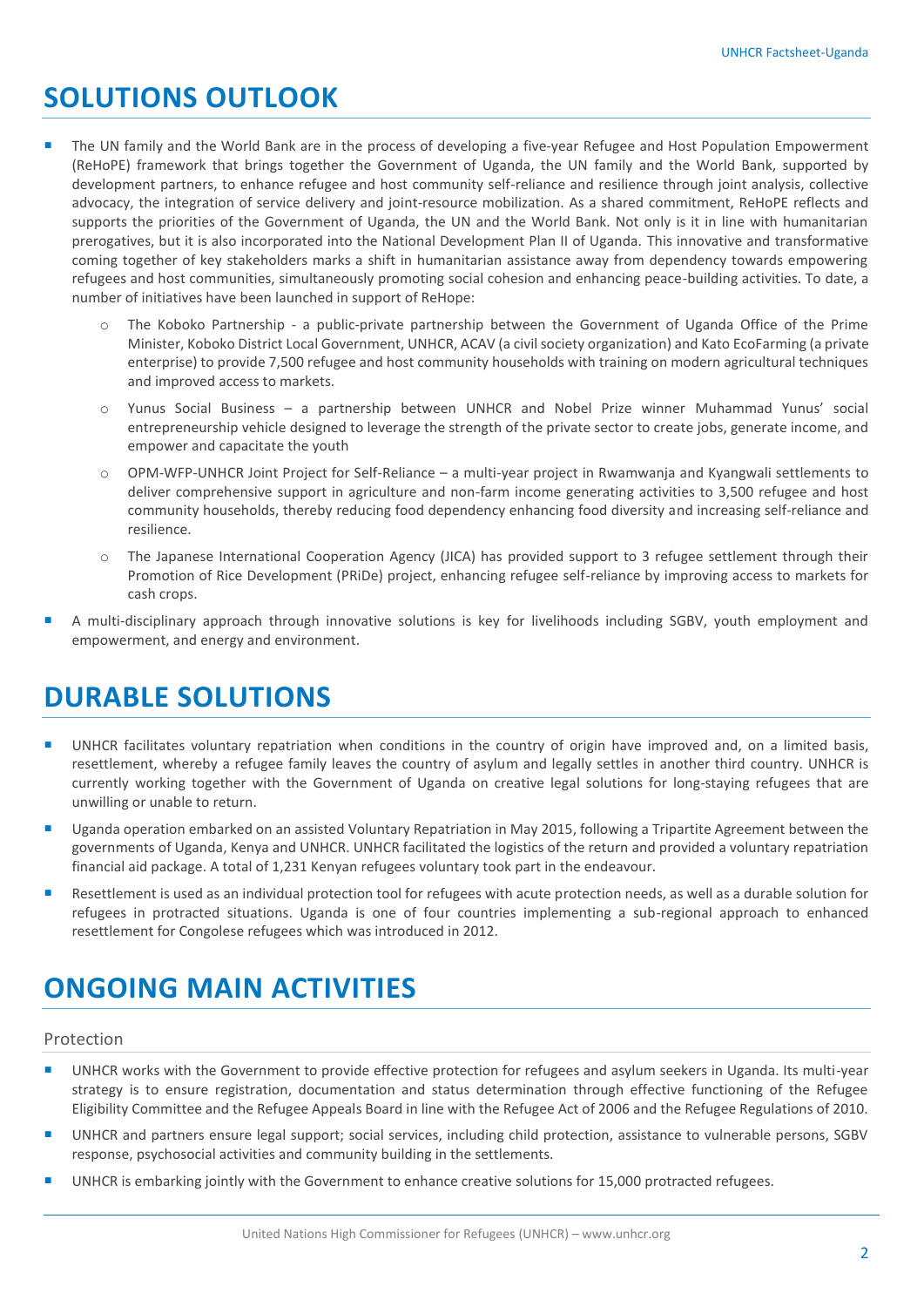### Emergency Response

 In 2015, Uganda has continued to respond to refugee influxes from three countries in the region: South Sudan, Democratic Republic of Congo and Burundi. By mid-September, the number of new arrivals from these emergencies in 2015 stood at 74,842 with around 50% of that number coming from South Sudan, 31% from DRC and the remainder from Burundi. New arrivals from all three countries receive refugee status on a prima facie basis.

### Education

The Uganda education strategy (2013-2016) aims to increase enrolment for children aged 6 to 13 in primary schools and improve access to secondary, skills training and tertiary education.

#### Health

 Uganda public health strategy (2013-2017), including WASH, reproductive health, HIV/AIDS and nutrition and food security aims to address major causes of morbidity and mortality, reduce malnutrition and anaemia, provide adequate reproductive health care and attain WASH standards.

### Food Security and Nutrition

- WFP provides food rations for persons of concern at transit and reception centres as well as a monthly food ration once refugees are moved to settlement plots. The settlement policy whereby refugees are settled on land plots provides them with the opportunity to produce some of their own food. In addition, UNHCR partners carry out agricultural and livelihood activities.
- In collaboration with UNICEF and WFP, nutritional screening is conducted at the various health facilities and supplementary and therapeutic feeding is provided. Ad hoc and annual nutrition surveys are also conducted in the country.

#### Water and Sanitation

 UNHCR and partners endeavour to meet the minimum water requirements following Sphere standards (15 litres per person per day) during the emergency and UNHCR minimum standard (20 litres per person per day) when the situation is stable. This includes drilling and motorisation as well as maintaining boreholes, connection to main water lines, or water trucking. Sanitation activities are supported by partners to achieve 1 latrine per household and public health promoters are trained on an ongoing basis in all refugee-hosting sites, to enhance knowledge and improve on practice.

#### Shelter and NFIs

 The operation follows the standardised shelter kits and core relief item distribution scale. Procurement and provision of minimum shelter and core relief items is a priority with new arrivals. Additional shelter and NFI support is also provided to persons with specific needs who are long stayers in the country.

### Settlement Coordination and Settlement Management

- The Office of the Prime Minister (OPM) is primarily responsible for the Settlement Management.
- UNHCR, with the support of partners, coordinates the maintenance and running of 3 transit and 4 reception centres as well as 5 waystations and 2 collection points: in the northwest Nyumanzi transit centre (TC), Ocea reception centre (RC), Elegu Collection Point (CP) and Kuluba CP; in the midwest of Kabwoya waystation (WS), Kagoma RC and Kiryandongo RC; and in the southwest of Bubukwanga TC, Nakayojo WS, Kyenjojo WS, Ishasha WS, Muhokya WS, Malembo RC and Nyakabande TC.
- In addition OPM / UNHCR coordinate the maintenance of 14 settlements and 8 refugee villages countrywide with the help of partners.

#### Access to Energy

 UNHCR is developing an Environment Impact Assessment and Action Plan per settlement and plans on the implementation of the Global Safe Access to Fuel and Energy Guidelines (SAFE). The operation focusses on environment conservation and protection; and promotes access to energy saving stoves and alternative clean fuels.

#### Logistics

 UNHCR works with partners to ensure transportation of non-food items to the various sites is coordinated. It also works with relevant partners to ensure transportation support for newly arrived refugees and assisted spontaneous returns.